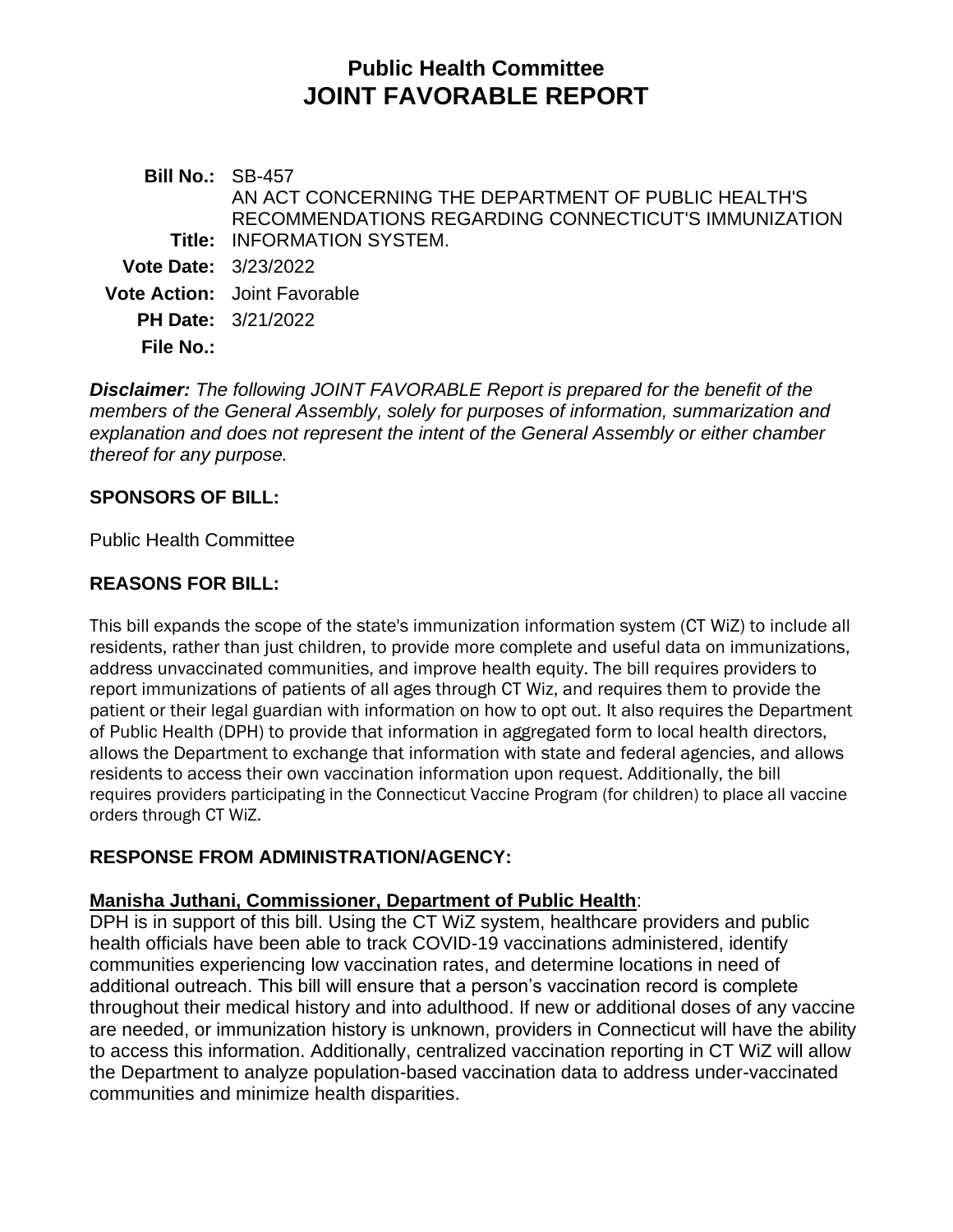# **Victoria Veltri, Executive Director, Office of Health Strategy**:

OHS is also supportive of this bill, which allows for the bidirectional connectivity between the State's Immunization Information System, CT WiZ and the State-wide Health Information Exchange, Connie. Providing vaccination information in Connie allows patients to be empowered consumers. Medical providers who review their patients' medical information in advance of a visit or in support of care they are providing, similarly should see critical information in one location regarding immunizations along with other problems, medications, or allergies.

# **NATURE AND SOURCES OF SUPPORT:**

## **Connecticut Hospital Association**:

While CHA is supportive of this bill's effort to update the immunization information system, they feel that the description under which a practitioner intending to administer a vaccine may consult the immunization information system is too narrow and would limit the ability of a practitioner's organization to assist in planning for vaccination appointments, or otherwise create efficiencies for patient visits, and assessment of supplies and basic preparations for having the right vaccines available at the time of the patient's visit. They suggest that individuals or organizations acting on behalf of practitioners also have access to that system.

## **Jody Terranova, President-Elect, American Academy of Pediatrics- CT Chapter**:

They support expanding this system beyond its primary use of documenting childhood vaccines to now include all vaccine recipients. Expanding the Immunization Information System to include all providers and all vaccine recipients in the state will improve the accuracy of vaccine records, improve patient care, and strengthen this public health tool.

# **NATURE AND SOURCES OF OPPOSITION:**

# **Anne Manusky, President, Connecticut Republican Assembly**:

The immunization registry is now extended to everyone, not just those under first grade. Nothing in the language suggests that knowledge of vaccine status is somehow limited to nurses and kids, high schoolers, or university students. No details are given on how to decline enrollment in such a registry. This bill is the beginning of a global implementation of Smart Health Cards (aka vaccine passports, digital ID, ID2020, etc). Many in CT and certain legislators are keenly aware of this.

#### **Dr. Linda Dalessio, Wolcott**:

Providers have no right to any health information or a broad statement of "sufficient information" unless approved by the child's parents or guardians in writing. This should never be an opt out, but an opt in, if citizens wish to have their child's confidential health care information released to unelected bureaucrats. Allowing agencies to exchange immunization information is a clear violation of health care privacy that ushers in a digital passport.

#### **Dan Marcil**:

Healthcare decisions are personal and private and should not be discussed or disclosed without individual consent. This is not for the government to decide, nor should the government have custody of this data unless express permission is given.